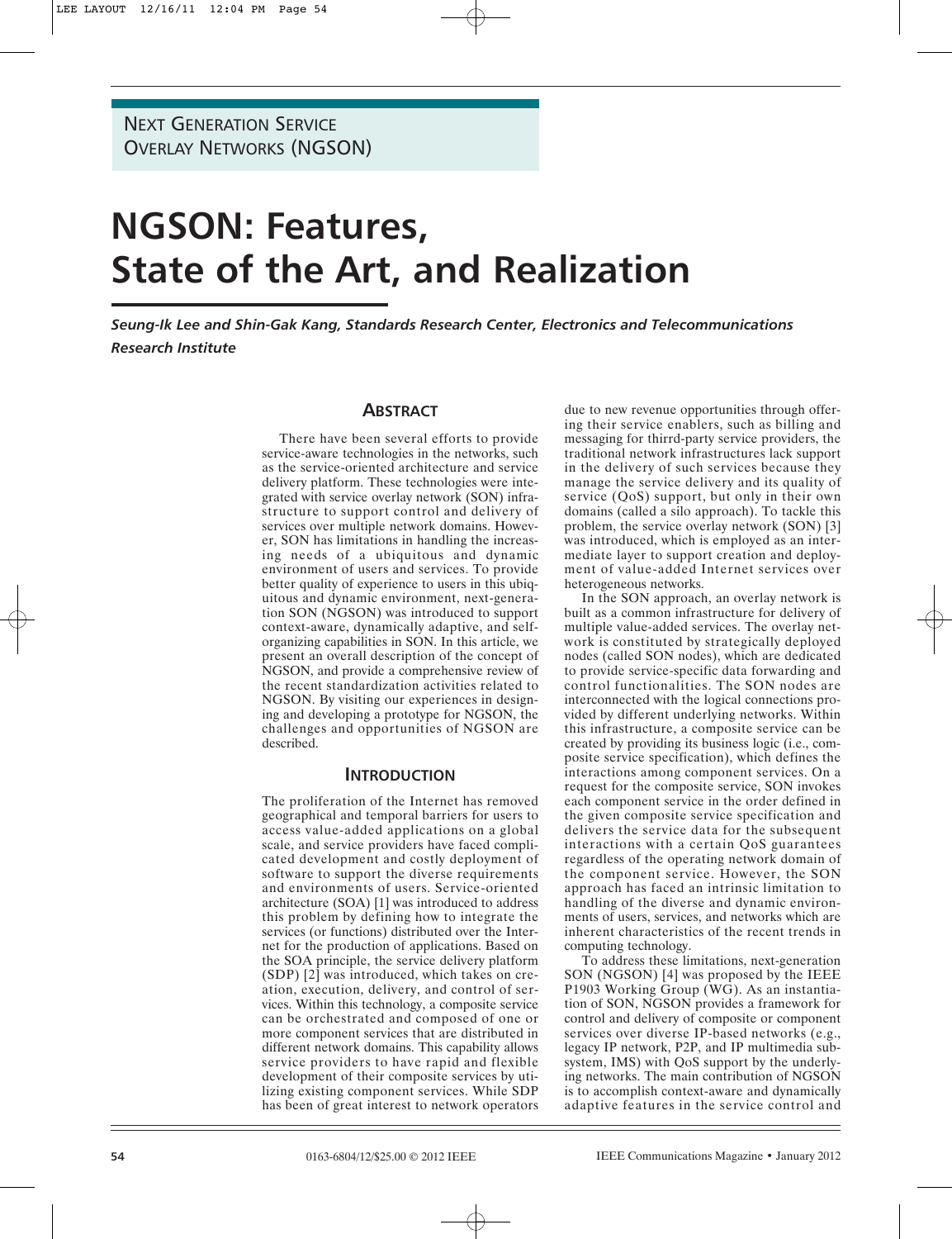

**Figure 1.** *A network model of NGSON.*

delivery functions of SON including autonomous management methodology for self-organization of the network. Using these advanced features of NGSON, the services can be provided to end users with better quality of experience (QoE) by customizing and adapting the service configurations to the dynamic context of users, devices, services, and networks. Due to its attractive features in dynamic and heterogeneous environments, NGSON is one of the hot topics in service-oriented networking technologies.

In this article, we present the basic concept of NGSON with its basic and advanced functionalities, and provide a comprehensive review of recent standardization activities related to NGSON. Then we present our experiences on a proof-of-concept realization of NGSON with a detailed system architecture and a prototype implementation. Finally, we conclude the article by addressing some technical challenges and a future roadmap for NGSON.

# **OVERVIEW OF NGSON**

#### **BASIC FUNCTIONS**

As an intermediate layer between services and transport networks, NGSON controls the interactions among distributed services with network QoS support in delivering the service data for the interactions. For this, NGSON provides

- The service control functions, which discover and execute the requested services that best satisfy the user's requirements
- The service delivery functions, which support the transport of the service data

For service control, NGSON manages the service information published by third-party service providers. When an end user requests a service, NGSON exploits the service publication information to discover an appropriate service instance that satisfies the user's requirements on

the functions and properties of the target service. Based on the binding information of the selected service instance, NGSON routes the service request to the target service and invokes it for service interactions. NGSON also orchestrates a series of the service interactions among one or more component services as specified in a composite service specification. For the service delivery, NGSON extracts the requirements for service- and transport-related QoS to enforce corresponding QoS control mechanisms of the underlying networks. NGSON also provides a content delivery support with caching or storage resources especially for content-centric services. Figure 1 presents a network model of NGSON that implements the service control and delivery functions of NGSON.

*Service Discovery and Negotiation* — In order to ease the service requestors' burden of discovering and selecting a service instance that provides the requested function, the service discovery and negotiation function takes over the job using the service information (e.g., functional description and QoS capabilities) published by service providers. The service discovery and negotiation function first discovers the candidate services by filtering the published services with the given functional requirements. Then it further selects one of those candidate services by negotiating for better QoS or user expectations.

*Service Routing* — The essential function of NGSON is to route a service request received from an end-user or a service to an appropriate service instance along the overlay network. A service request contains the functional requirements of the target service and input data to be delivered to the target service for interactions. The target service can be specified with either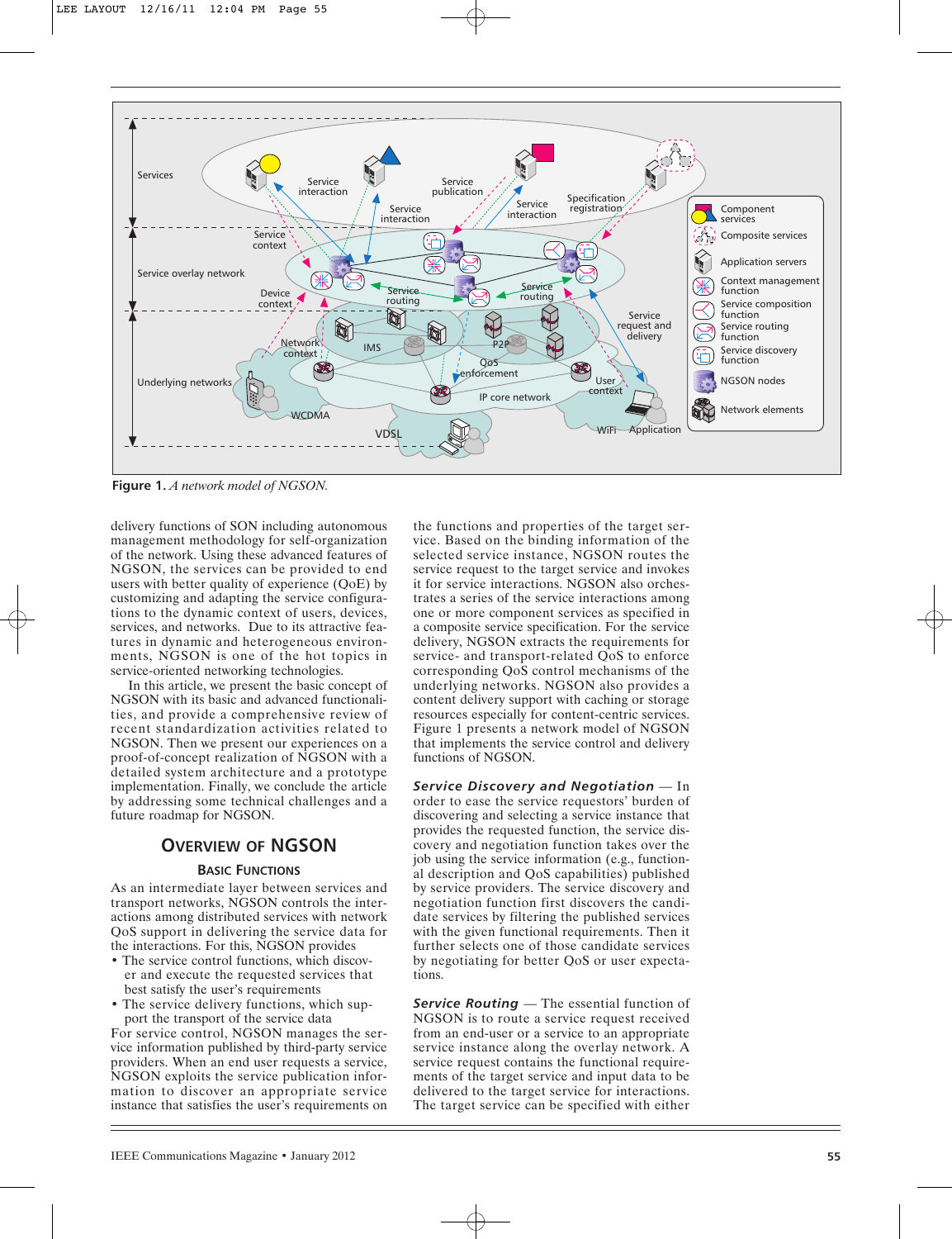*If an abstract component service type is specified in the service specification instead of a concrete component service, an appropriate component service instance is determined by the service discovery and negotiation function in advance.*

functional description (i.e., service type) of the expected service or a concrete service instance. If only the abstract service type is given in the service request, the service discovery and negotiation function selects the best candidate service instance instead. Consequently, the service routing function binds and invokes the target service instance to forward the service request. A response to the request from the target service is forwarded back to the service requestor by the service routing function.

*Service Composition* — NGSON also takes a role of aggregating the interactions among multiple component services for a single composite service. When an end user or a service requests a composite service, this service request is redirected to the service composition function, which manages the service specifications of composite services. According to the service specification of the target composite service, the service composition function orchestrates the service chains by executing and invoking every component service instance via the service routing function. If an abstract component service type is specified in the service specification instead of a concrete component service, an appropriate component service instance is determined by the service discovery and negotiation function in advance.

*Transport QoS Control* — To support service delivery for service interactions between an end user and a service or among services, NGSON provides the transport QoS control function to fulfill the QoS requirements of the service requestors. The transport QoS control function extracts transport-related QoS requirements from a service request and enforces the underlying networks to comply with the given QoS requirement in the transport of service interaction data.

*Content Delivery Support* — For contentcentric services (e.g., video on demand [VoD]), NGSON provides the content delivery function to efficiently handle a large volume of content data during service delivery. The content delivery function manages storage resources for caching the content from services or end-users and provides different content distribution mechanisms (e.g., multicast and peer-to-peer) according to the service types.

#### **ADVANCED FEATURES**

With the current trend of pervasive and ubiquitous computing technologies, user environments (i.e., context) are highly diverse in terms of users, devices, and networks. Since those environmental factors may vary per user, end users expect different configurations in the service control and delivery even for the same service. The user's expectation also dynamically changes as the environment does due to the changes in user location, status, and so on. The heterogeneous and dynamic characteristics are not only of the user environment but also of the service and network environments. In order to cope with these heterogeneous and dynamic environments, NGSON employs context-aware and dynamically adaptive features in the service control and delivery functions, including self-organizable features in the management of an overlay network.

*Context Awareness* — Basically, the service control and delivery functions perform based on the explicit user requirements specified in a service request to discover and select the component services and to execute a composite service by instantiating its service chain. In NGSON, these functions further adapt to the context of users and services. In the service discovery and negotiation functions, several candidate service instances filtered by a functional requirement are evaluated to select one of them by different criteria, such as availability or cost, which may vary with the context. The service composition functions also exploit the context to select a best-fit service instance for the requested service type during the service chain instantiation. The context is classified as four different classes according to the relevant physical entities to the service interactions: service, user, network, and device context. The context is obtained by processing and aggregating the raw context information collected from different context sources, such as user profile services, underlying networks, and terminal devices.

*Dynamic Adaptation* — During service control and delivery, NGSON monitors and detects changes in the user and service environments to adapt the configurations of the service control and delivery to provide seamless service interactions in terms of a session, transport QoS, and a user's QoE. Those dynamic environments include context and service status such as network location, current workload, and availability of the service. When unavailability of the target service instance is detected, for example, NGSON replaces the failed service instance with another one by rerouting the service request. If some context changes so that different user QoE is expected, NGSON can optimize the configuration of the service interactions by reselecting the target service instances with different evaluation criteria.

*Self-Organization* — The main objective of the self-organization feature is to minimize the administrative efforts in the management of an overlay network and its operations by providing an autonomous management capability for initial configuration, optimization, and failure recovery of the network. While this feature is another type of dynamic adaptation in NGSON, its adaptation target is not the service interactions but the configurations of the internal resources of NGSON such as the functional components (i.e., instances of NGSON functional entities) and NGSON nodes. With this feature, an NGSON node can be dynamically deployed and organized into a service overlay network without any human interaction. On top of the NGSON nodes deployed, a functional component can be autonomously activated or deactivated according to the workloads or status of the functional components and NGSON nodes.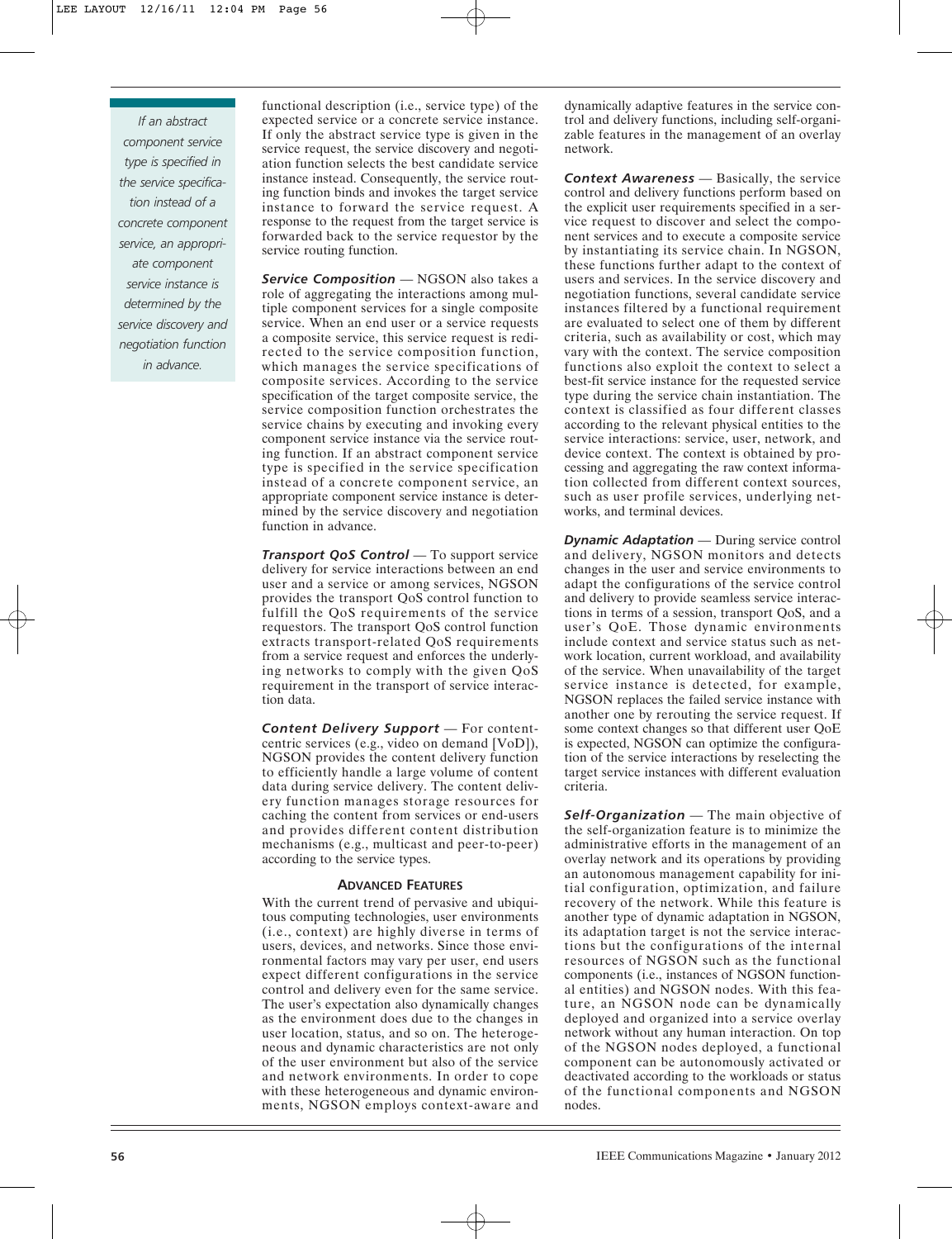

*With the increasing interest in providing an infrastructure of SDP and SON, several standardization activities have been conducted to define their own frameworks and unified interfaces to interact with third-party service providers in different network domains.*

**Figure 2.** *A layered view of NGSON functional architecture.*

#### **FUNCTIONAL ARCHITECTURE**

Figure 2 presents a layered view of the NGSON functional architecture that describes the relevant layers and NGSON functional entities (FEs) in the infrastructure layer of the framework.

In the NGSON functional architecture, there are three external entities: services, end-user functions, and underlying networks. The end user functions utilize the NGSON functions to access the base or composite services via the service portal FE. A base service handles the service requests from the end-user functions or other services via the service routing FE. The composite service, on the other hand, provides its service specification to the service composition FE for service brokering and instantiations. In order to provide QoS-controlled service delivery, NGSON exploits the underlying networks to enforce the QoS requirements via the service policy decision FE. Note that NGSON provides interoperability with other NGSON instantiations in different domains, but it is still an open issue.

To handle a service request from an end user or a service, the service routing (SR) FE discovers an appropriate target service by interacting with the service discovery and negotiation FE. The SR FE further interacts with the service register FE to retrieve the binding information of the target service including other dynamic service information such as service status and performance. Consequently, the SR FE routes the service request to the target service instance. If the requested service is determined to be a composite service, the service composition FE takes responsibility for the orchestration of the component services given in the service specification. Further invocations and executions of a chain of the component services are still handled by the SR FE. For service delivery support, the service policy and decision FE takes the role of a transport QoS control function and the content delivery FE manages the content distributed for the service interactions. The identity management FE complies the security considerations on the accesses of end-users and services.

The context information management (CIM) FE aggregates and processes the context data collected from various context sources to determine the high-level context information. This context information is provided to other FEs for the context-aware decisions in the service control and delivery operations. CIM FE also monitors the context changes to support the dynamic adaptive operations of NGSON. If the context changes are detected, CIM FE informs the relevant FEs to be able to adjust their configurations or operations. The overlay management FE is the heart of self-organizing capability of NGSON which manages NGSON nodes and FE instances in an overlay network. It autonomously assigns a role of an NGSON node by activating or deactivating an FE instance on it according to the status of the nodes and FE instances in terms of availability and performance.

# **THE STATE OF THE ART IN STANDARDIZATION ACTIVITIES**

With the increasing interest in providing an infrastructure of SDP and SON, several standardization activities have been conducted to define their own frameworks and unified interfaces to interact with third-party service pro-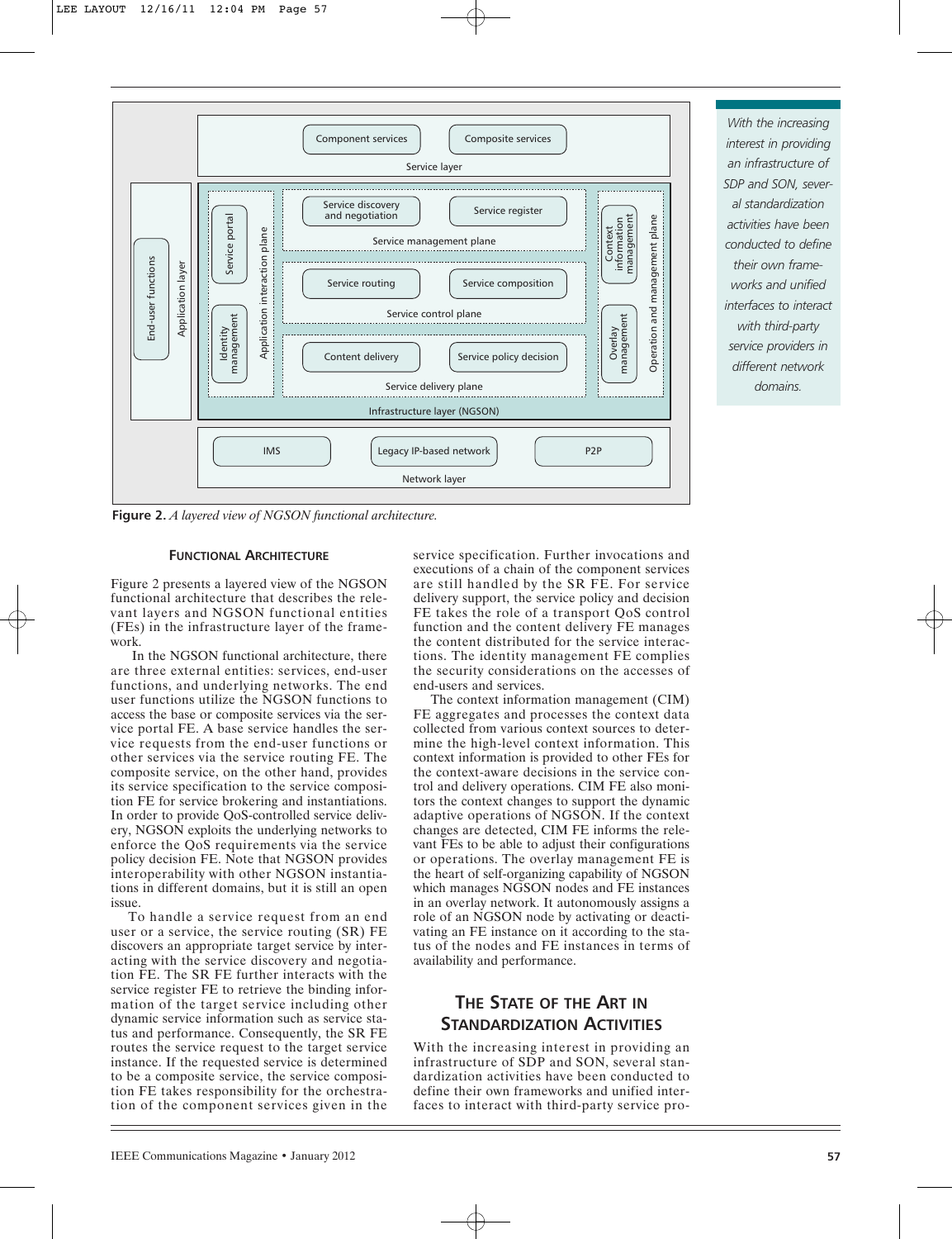| <b>Capabilities</b>           | <b>IEEE NGSON</b>                                                    | <b>ITU-T NGN-SIDE</b>               | <b>ITU-T OSE</b>                    | <b>ATIS SON</b>                                | <b>TMF SDF</b>                  | <b>OMA OSE</b>                                          |
|-------------------------------|----------------------------------------------------------------------|-------------------------------------|-------------------------------------|------------------------------------------------|---------------------------------|---------------------------------------------------------|
| <b>Main focus</b>             | Context-aware-<br>ness, dynamic<br>adaptation, self-<br>organization | Service integra-<br>tion within NGN | Service integra-<br>tion within NGN | Information and<br>data of service<br>enablers | Service lifecycle<br>management | Policy enforce-<br>ment, Parlay<br>and IMS sup-<br>port |
| Context-<br>awareness         | Yes                                                                  | Yes                                 | <b>No</b>                           | <b>No</b>                                      | <b>No</b>                       | <b>No</b>                                               |
| <b>Dynamic</b><br>adaptation  | Yes                                                                  | <b>No</b>                           | <b>No</b>                           | <b>No</b>                                      | <b>No</b>                       | <b>No</b>                                               |
| Self-<br>management           | <b>Yes</b>                                                           | <b>No</b>                           | <b>No</b>                           | <b>No</b>                                      | <b>No</b>                       | <b>No</b>                                               |
| Service creation<br>support   | <b>No</b>                                                            | Yes                                 | Yes                                 | <b>No</b>                                      | Yes                             | <b>No</b>                                               |
| Content<br>delivery support   | Yes                                                                  | <b>No</b>                           | <b>No</b>                           | <b>No</b>                                      | <b>No</b>                       | <b>No</b>                                               |
| Security<br>support           | Yes                                                                  | Yes                                 | <b>No</b>                           | <b>No</b>                                      | Yes                             | <b>No</b>                                               |
| Service adaptor               | <b>No</b>                                                            | Yes                                 | <b>No</b>                           | <b>No</b>                                      | <b>No</b>                       | <b>No</b>                                               |
| <b>Network</b><br>integration | P2P, IMS                                                             | <b>NGN</b>                          | <b>NGN</b>                          |                                                |                                 | IMS, Parlay                                             |

**Table 1.** *A comparison of the standardization activities for SDP and SON.*

viders in different network domains. In this section, we provide a comprehensive survey of the current standardization activities in the area of SDP and SON.

#### **OMA SERVICE ENVIRONMENT**

The Open Mobile Alliance (OMA) has proposed the OMA Service Environment (OSE) [5], a logical architecture that provides a common structure and rule set for interacting with OMA enablers, services, and resources. Its main function is policy enforcement, which orchestrates the service execution by applying predefined policies on a service request. It also provides the methods to compose or delegate to OMA enabler implementations, which abstract the underlying network technologies using interface adaptors, especially with IMS and Parlay.

#### **TMF SERVICE DELIVERY FRAMEWORK**

The TM Forum has been working on the standardization of a service delivery framework (SDF) [6], which defines a framework that supports integration of service enablers required for a service lifecycle operation. The framework includes the service enablers and applications; service lifecycle operation support for service creation, composition, provisioning, and execution; and management of the integration infrastructure. Its featured capability compared with the other activities is the service lifecycle management capabilities, including service provisioning, monitoring, charging and billing, and trouble resolution.

#### **ATIS SERVICE ORIENTED NETWORK**

The ATIS SON Forum [7] has been working on the standardization of SON since 2009 (the work scope was adopted by the Cloud Service Forum in 2011). Its main objective is to expose the network resources and capabilities (i.e., service enablers) of a telecommunications company (telco) to web services by standardizing the methods to reuse service enablers provided by different network domains. Its target areas of standardization include service creation, common service enabler description, common policy reference model, and so on. Regarding these topics, the characteristics of service enablers and their common data models have been mainly studied to identify the common application programming interfaces (APIs) of service enablers. A service catalog function for management of the service enabler information is another issue under considerations.

#### **OPEN SERVICE ENVIRONMENT IN NGN**

In the International Telecommunication Union — Telecommunication Sector (ITU-T), there are two different approaches to SDP: NGN-Service Integration and Delivery Environment (SIDE) [8] and Open Service Environment (OSE) [9]. The main objective of both approaches is to standardize the service integration framework within the next-generation network (NGN), which provides reusable capability and resources of the NGN as a telco-operated infrastructure. NGN-SIDE covers most of the capabilities of OSE including service creation and development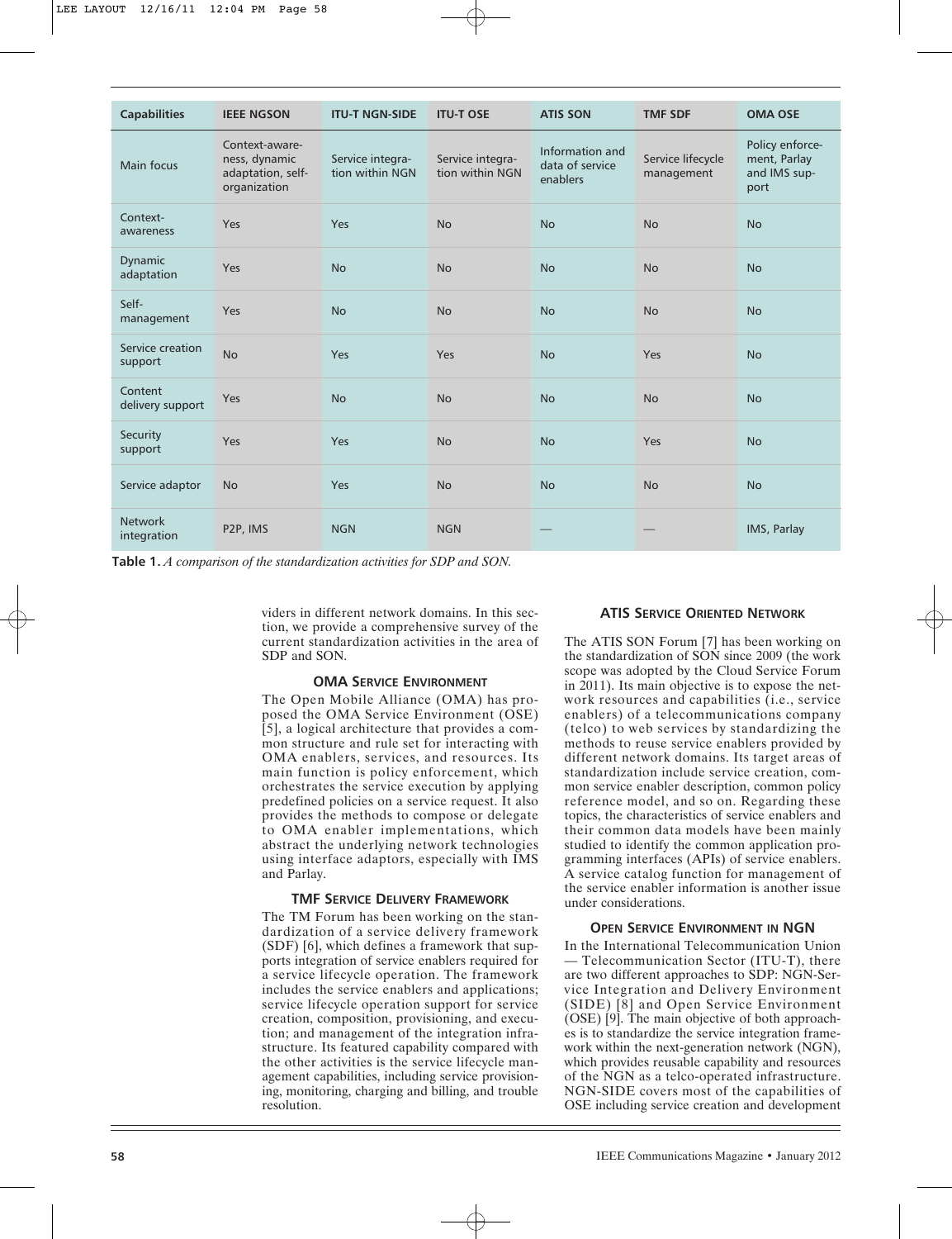

**Figure 3.** *System architecture of the implementation.*

support, service execution, and service delivery management capabilities. Additionally, NGN-SIDE incorporates an adaptation layer for resource brokering. Using this capability, the interactions among different types of resources offered by NGN or non-NGN can be adapted to be seamlessly integrated by applications. Compared to the traditional standardization activities, the featured capabilities of NGN-SIDE are context management to support heterogeneous user environment and content management to support content-centric services.

Table 1 presents a brief comparison of the standardization activities aforementioned including NGSON.

# **REALIZATION OF NGSON**

In this section, we describe our realization of NGSON to give a proof-of-concept of its aforementioned functionalities. Within this realization, we have designed a system architecture with basic functions compliant with those of NGSON's functional architecture. A prototype implementation is also given as a demonstration, simplifying the details of the functions.

#### **SYSTEM ARCHITECTURE AND DESIGN CONSIDERATIONS**

This system architecture focuses on the composition and execution of composite services by aggregating the interactions among component services, management of component service information, and context management. Figure 3 presents the system architecture of our implementation.

The basic operations of the implementation are almost the same as those of NGSON described earlier. To build a service chain based on the given composite service specification, the service composition module requests the component service management module to discover and select the appropriate component service instances based on context. According to the built service chain, the service binding module invokes and executes the component services. We also advocate the advanced features of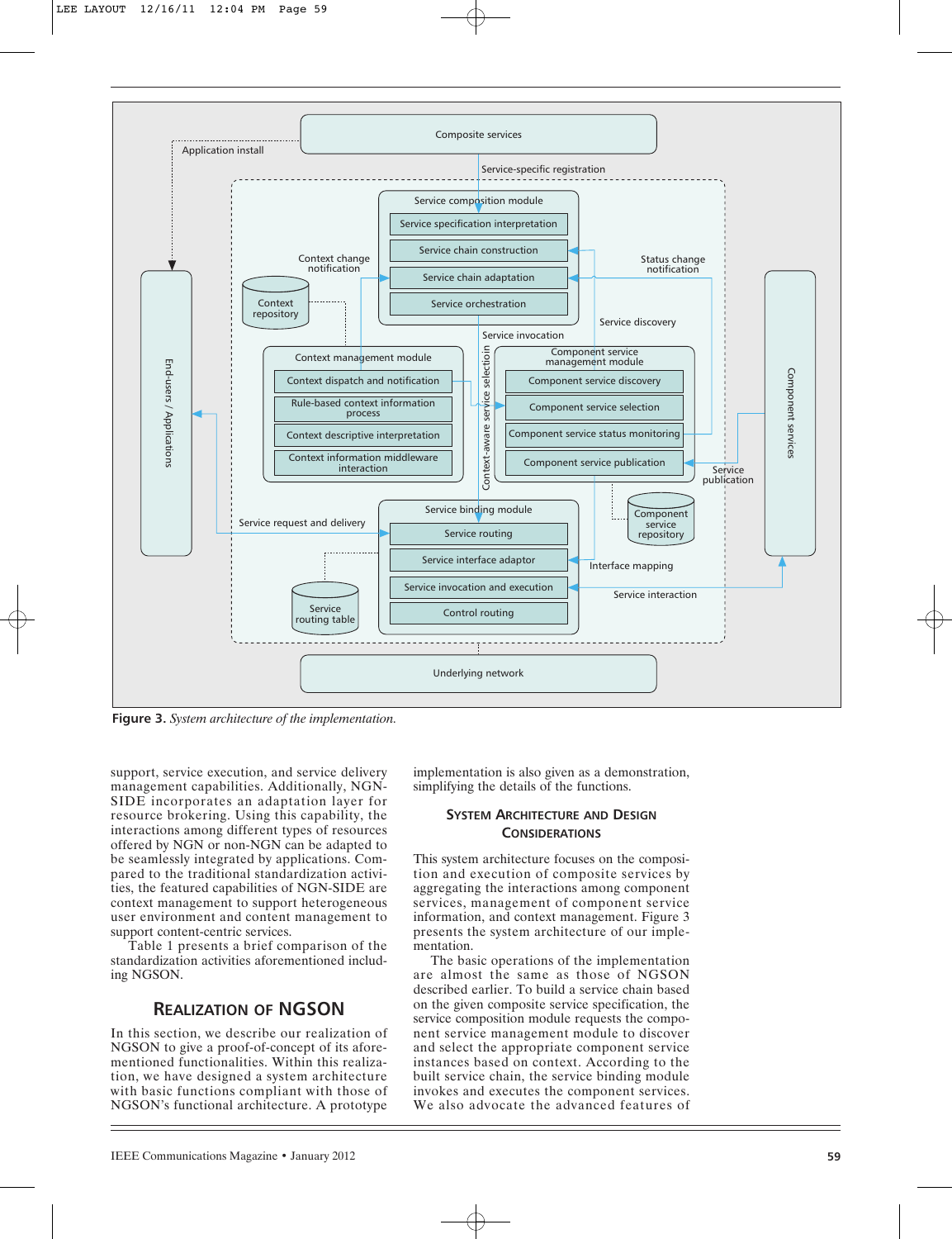

**Figure 4.** *A prototype implementation and demonstration.*

NGSON. In order to make the notion of the features practical, however, we have devised specific mechanisms to deal with the heterogeneous and dynamic environments of users and services.

The system supports context-aware service selection by evaluating the candidate component services on different evaluation metrics per context. We use six evaluation metrics: availability, reliability, throughput, cost, security, and proximity. Based on the user and service context, one or more evaluation metrics are selectively used for the component service evaluations. The selected metrics are then further measured per component service instance by the context management module. For example, if an end user in a secured office requests a composite service, the corresponding component service with the highest security level is selected according to the user context. In order to implement the dynamic adaptation feature of NGSON, the system supports the simplified adaptation scheme, which replaces a failed component service with another one in an active state. The status of the component services are monitored by the service management module, and a failure is reported to the service composition module to make it adapt the service chain by replacing the failed component service. Seamless adaptation of the service chain in the middle of a session is currently an open issue. This system does not fully implement the self-organization feature of NGSON defined in [4] but provides the control routing function, which manages the interaction messages among the distributed functional modules. For this

operation, the control routing function manages the IP addresses of all NGSON nodes and deployed functional modules in the nodes. When an NGSON node or a functional module is newly added and deployed, the control routing modules are informed of the location or capabilities of the new nodes, including the deployed functional modules. If some of the nodes or functional modules are in failure or overloaded, the control routing is also informed of new target modules in different locations.

#### **PROTOTYPE IMPLEMENTATION**

As depicted in Fig. 4, we have developed a prototype implementation that includes the functional modules on NGSON nodes and a sample application on the end user's device.

We have used commercial web services as the component services to show the simplicity and viability of the proposed architecture. The prototype implementation uses Business Process Execution Language (BPEL) to describe the composite service specifications; Web Application Description Language (WADL) to specify the service functional descriptions [10]; and Representational State Transfer (REST) to deliver the service interaction data. The NGSON functional modules also provide the REST interfaces for reusability, and were implemented in Java 1.6 on the Apache and Tomcat platforms in the Windows XP environment. The sample application was also implemented in Java 1.6 and runs on Android 2.2 on the Samsung Galaxy S and Galaxy Tab.